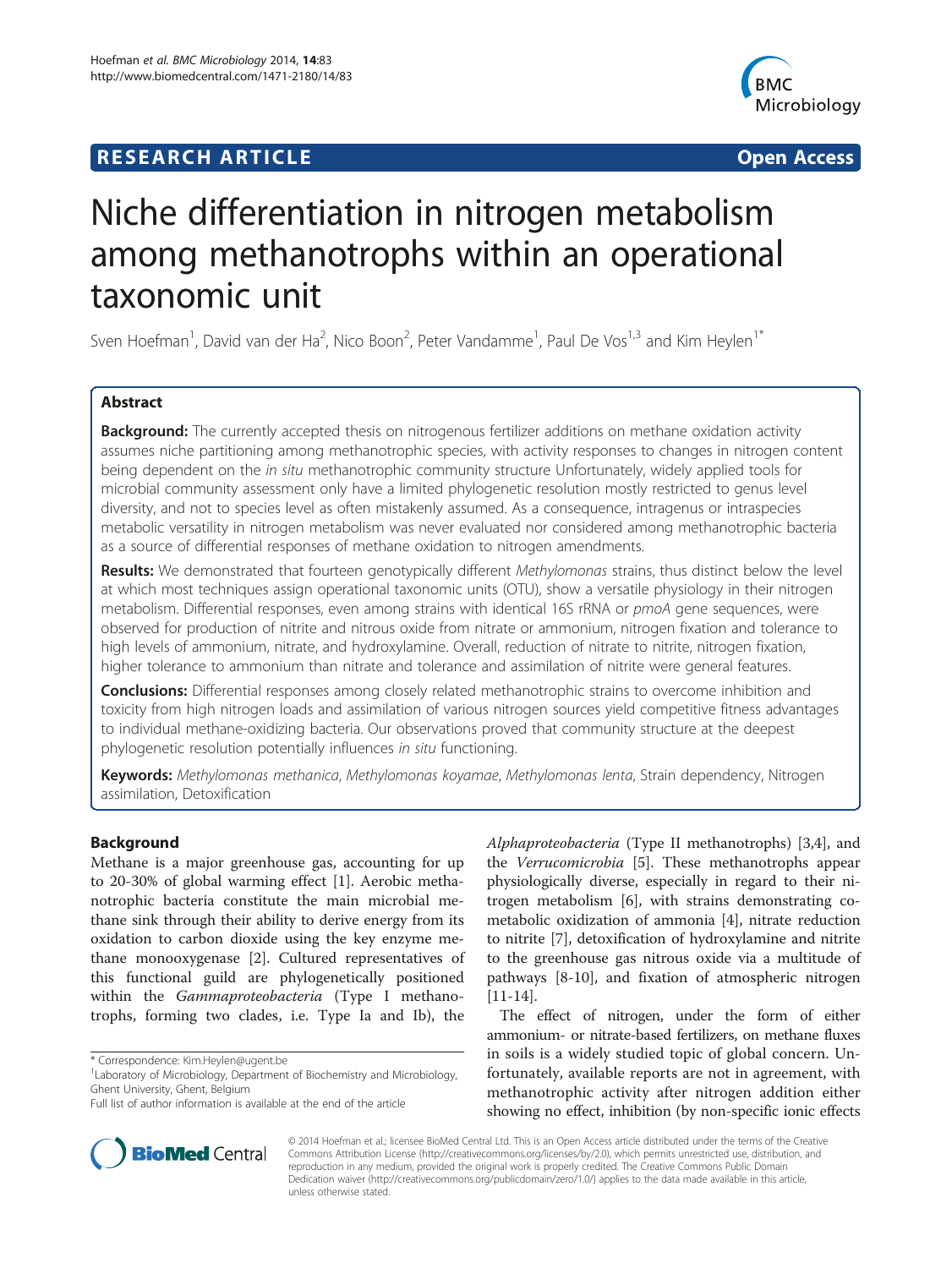[[15](#page-9-0)], competitive inhibition between methane and ammonia or the formation of toxic intermediates [\[10,16\]](#page-9-0)) or stimulation (by relief of nitrogen limitation), resulting in identical or altered associated community composition [[17](#page-9-0)-[20\]](#page-9-0). The currently accepted thesis assumes niche partitioning among methanotrophic species, with methane oxidation activity responses to changes in nitrogen content being dependent on the in situ methanotrophic community structure [[19,21](#page-9-0)].

Unfortunately, widely applied tools for microbial community assessment, based on short read 16S rRNA gene sequencing techniques or proxies thereof (such as denaturating gradient gel electrophoresis (DGGE) or terminalrestriction fragment length polymorphism (T-RFLP)), only have a limited phylogenetic resolution mostly restricted to genus level diversity [\[22\]](#page-9-0), and not to species level as often mistakenly assumed. As a consequence, intragenus or intraspecies metabolic versatility in nitrogen metabolism was never evaluated nor considered among methanotrophic bacteria as a source of differential responses of methane oxidation to nitrogen amendments. Nevertheless, we know from other organisms that ecophysiology can be strainspecific, and closely related bacteria can occupy distinct niches [\[23,24](#page-9-0)]. This was for example elaborately demonstrated in Prochlorococcus, with cultured strains having distinct pigmentation, maximum growth rates, metal tolerances, nutrient utilizations and photophysiological characteristics [\[23\]](#page-9-0). Also, among methanotrophic genera of the same type (I or II), ammonia co-metabolisation and product inhibition was found to be organism-specific, although in this study it is difficult to ascertain the taxonomic level at which differences occur as only two strains from different genera were tested for each type [[10](#page-9-0)].

We hypothesized that strains within the same methanotrophic genus, thus below the level at which most techniques assign operational taxonomic units (OTU), can demonstrate a large physiological versatility in their nitrogen metabolism. If so, this would make current microbial community structure analyses less suitable for evaluating changes in in situ methanotrophic communities after for example fertilization. To this end, we explored the differential response of various aspects of the nitrogen metabolism within fourteen genotypically distinct members of the genus Methylomonas (Type Ia), including the species M. methanica and M. koyamae. Their tolerance to high ammonium, nitrate, nitrite and hydroxylamine concentrations, their ability to fix nitrogen, and their capacity to produce nitrite and nitrous oxide from nitrate or ammonium were qualitatively evaluated. Methylomonas is a relevant genus for such a comparison, since Methylomonas strains are ubiquitous in nature [[4,7,25-27\]](#page-9-0) and nitrogenous fertilization was reported to stimulate some of its members in rice field soils [\[19\]](#page-9-0). Two non-*Methylomonas* strains belonging to Type Ib and Type II were included as references.

## **Results**

## $N<sub>2</sub>$  fixation

We screened a strain set of fourteen genotypically distinct Methylomonas strains, one Type Ib strain (Methylococcaceae sp. R-49797) and one Type II strain (Methylosinus sp. R-45379) in batch experiments for their ability to fix dinitrogen gas as sole nitrogen source. Only at low oxygen tension, ten out of the thirteen Methylomonas strains could grow without any nitrogen source except for  $N_2$  in the headspace (Table [1](#page-2-0)), confirming the presence of an oxygen sensitive nitrogenase. Since oxygen became rapidly limiting in the batch setup used, volumes of air equal to the initial volume were injected (up to eight times) to allow further activity and growth of the cultures. Maximum  $OD_{600nm}$  values averaged at  $0.332 \pm 0.122$  (start  $OD_{600nm}$  values of  $0.017 \pm 0.019$ ) across strains, while activity was observed with drops in methane and oxygen levels and subsequent increase in  $CO<sub>2</sub>$  levels (data not shown). No growth or activity was observed for the strains cultivated in parallel in nitrogen-free medium under high oxygen tension, confirming the absence of nitrogenous compounds in the growth medium, which was also demonstrated by colorimetric analysis of nitrate, nitrite and ammonium. To confirm observations, the presence of the nifH gene encoding the Fe protein of nitrogenase was verified. All strains that did not give a *nifH* gene amplicon were also negative for growth and activity in nitrogen-free medium at high and low oxygen tension.

Three tested Methylomonas strains (R-49807, R-45370 and R-45377) were not active and did not grow in nitrogen-free medium under low oxygen tension during the 21-days experiment, although PCR and sequence analyses demonstrated the presence of a nifH gene. M. koyamae R-49807 unexpectedly did not exhibit  $N_2$  fixation, although this strain shares a 100% 16S rRNA and a >99% nifH sequence similarity with strains NCIMB  $14606<sup>T</sup>$  and R-49799 (data not shown), both positive for N2 fixation under low oxygen tension. M. lenta R-45370 and R-45377 typically grew slower than the other strains (one to two-week lag phase in liquid media under optimal conditions). Therefore, it is possible that these strains would fix  $N_2$  after longer incubation periods.

## Assimilation of nitrate and ammonium and tolerance to high levels

Assimilation of and/or tolerance to high levels of ammonium and nitrate was evaluated, in addition to the influence of general osmotic effects tested with equimolar concentrations of sodium chloride (Table [1](#page-2-0)). These tests were qualitatively scored based on growth, which was used as a proxy for methane oxidation as both features were shown to correlate (Additional file [1:](#page-8-0) Figure S1). This experiment was performed in microtiter plates, in which all strains could grow well, even though a more limited gas transfer is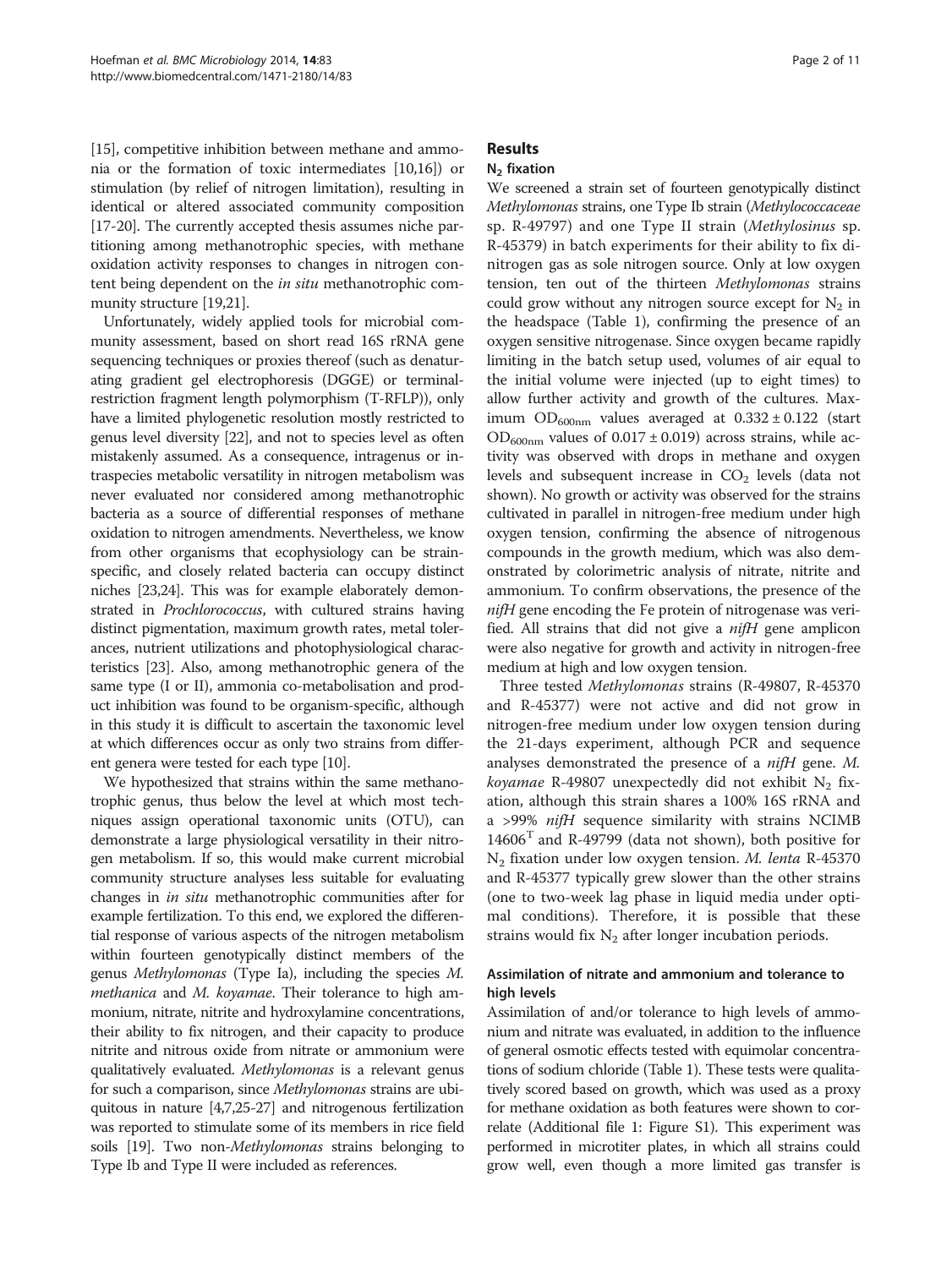## <span id="page-2-0"></span>Table 1 Nitrogen assimilation and tolerance per strain

|                                                       | Methylomonas methanica strains |                  |                  |        |        |                  | Methylomonas koyamae strains |                                                                                              |                          |                          | Methylomonas lenta |                          | Type Ib | Type II          |         |         |
|-------------------------------------------------------|--------------------------------|------------------|------------------|--------|--------|------------------|------------------------------|----------------------------------------------------------------------------------------------|--------------------------|--------------------------|--------------------|--------------------------|---------|------------------|---------|---------|
|                                                       | <b>NCIMB 11130</b>             |                  |                  |        |        |                  |                              | R-45362 R-45363 R-45364 R-45371 R-45372 R-45374 NCIMB 14606' R-45378 R-45383 R-49799 R-49807 |                          |                          |                    |                          | R-45370 | R-45377          | R-49797 | R-45379 |
| NaCl $(+NO3)$                                         | 100 mM                         | $100 \text{ mM}$ | $100 \text{ mM}$ | 40 mM  | 100 mM | $100 \text{ mM}$ | 100 mM                       | 100 mM                                                                                       | $100 \text{ mM}$         | $100 \text{ mM}$         | $100 \text{ mM}$   | $100 \text{ mM}$         | 200 mM  | 200 mM           | 100 mM  | 40 mM   |
| NaCl $(+NH_4^+)$                                      | 40 mM                          | 100 mM           | $100 \text{ mM}$ | 40 mM  | 100 mM | 40 mM            | 100 mM                       | 100 mM                                                                                       | $100 \text{ mM}$         | $100 \text{ mM}$         | 150 mM             | 100 mM                   | 200 mM  | 200 mM           | 100 mM  | 40 mM   |
| NaNO <sub>3</sub> & KNO <sub>3</sub> <sup>a</sup>     | 40 mM                          | 40 mM            | 40 mM            | 40 mM  | 40 mM  | 40 mM            | 40 mM                        | 40 mM                                                                                        | 40 mM                    | 40 mM                    | 40 mM              | 40 mM                    | 100 mM  | $100 \text{ mM}$ | 40 mM   | 20 mM   |
| $NH_4Cl^b$                                            | 40 mM                          | 40 mM            | 40 mM            | 40 mM  | 40 mM  | 40 mM            | 40 mM                        | 100 mM                                                                                       | 40 mM                    | 40 mM                    | 100 mM             | 40 mM                    | 40 mM   | 40 mM            | 100 mM  | 40 mM   |
| $(NH_4)$ <sub>2</sub> SO <sub>4</sub> -N <sup>b</sup> | 40 mM                          | 40 mM            | 40 mM            | 40 mM  | 40 mM  | 40 mM            | 40 mM                        | 40-100 m $M^c$                                                                               | 40 mM                    | $40 \text{ mM}$          | 100 mM             | 40 mM                    | 40 mM   | 40 mM            | 100 mM  | 40 mM   |
| NaNO <sub>2</sub>                                     | 2 mM                           | 2 mM             | 2 mM             | 2 mM   | 2 mM   | 2 mM             | 2 mM                         | 2 mM                                                                                         | $2 \text{ mM}$           | 2 mM                     | 2 mM               | 2 mM                     | 2 mM    | 2 mM             | 5 mM    |         |
| Hydroxylamine <sup>d</sup>                            | mM                             | $\sim$           | mM               | mM     | mM     | mM               | $\sim$                       | mM                                                                                           | $\overline{\phantom{a}}$ | $\overline{\phantom{0}}$ | mM                 | $\overline{\phantom{a}}$ |         |                  |         | 1 mM    |
| nifH presence                                         | $+$                            | $+$              | $^{+}$           | $^{+}$ | $^{+}$ | $^{+}$           | $^{+}$                       | $+$                                                                                          | $^{+}$                   | $+$                      | $^{+}$             | $^{+}$                   | $^{+}$  |                  |         |         |
| $N_2$ fixation <sup>e</sup>                           | $^{+}$                         | $+$              | $^{+}$           | $^{+}$ | $^{+}$ | $^{+}$           | $^{+}$                       | $+$                                                                                          | $^{+}$                   | $^{+}$                   | $+$                | $\sim$                   |         |                  |         |         |

Values represent maximum concentration supporting growth of the culture ( $n = 2$ ).

<sup>a</sup>For nitrate as sole nitrogen source, 2, 10, 20, 40, 150 and 200 mM with NaNO<sub>3</sub> and KNO<sub>3</sub> were tested. Due to a technical error, strains R-49799, R-49807, R-45370, R-45377, R-49797 and R-45379 were not tested with  $KNO<sub>3</sub>$  concentrations above 10 mM.

 $^{b}$ For ammonium as sole nitrogen source, 2, 10, 20, 40, 150 and 200 mM NH<sub>4</sub>Cl and (NH<sub>4</sub>)<sub>2</sub>SO<sub>4</sub>-N were tested.

Different outcome for duplicates;

<sup>d</sup>Hydroxylamine tolerance was evaluated in dAMS supplemented with 0.01, 1 and 2 mM hydroxylamine;

<sup>e</sup>Under low O<sub>2</sub> tension only: +, positive and -, negative for growth based on OD<sub>600nm</sub> values in nitrogen-free medium.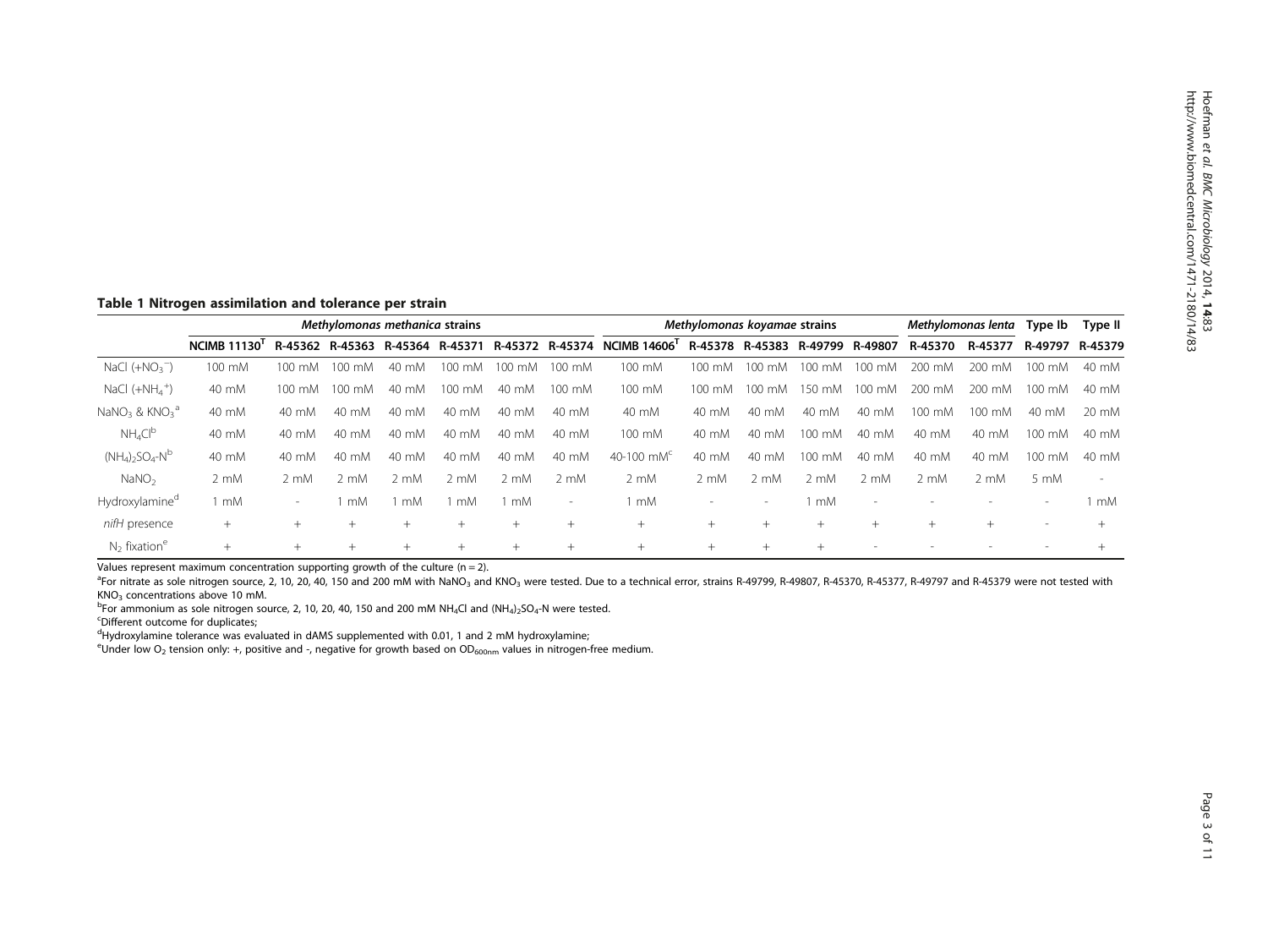expected in such a setup compared with batch experiments due to a lack of mixing. The complete strain panel was able to use both ammonium and nitrate for assimilation and strains could cope in general with a maximum of 40 mM amended nitrogen, except the type II strain, which only tolerated a maximum of 20 mM  $NO_3$ <sup>-</sup>-N (Table [1](#page-2-0)).

Two M. koyamae strains, R-49799 and NCIMB 14606<sup>T</sup>, showed a higher tolerance for  $NH_4$ <sup>+</sup>-N, up to 100 mM. Notably, growth at these high ammonium concentrations was not supported for M. koyamae R-49807, showing gene sequence similarity with *M. koyamae* NCIMB  $14606<sup>T</sup>$  and M. koyamae R-49799 of 100% for the 16S rRNA gene (Additional file [2](#page-8-0): Figure S4, Additional file [3:](#page-8-0) Table S1) and between 97-100% for the pmoA gene encoding the particulate methane monooxygenase, the key enzyme for methane oxidation (Additional file [4](#page-8-0): Figure S5, Additional file [5](#page-8-0): Table S2). In addition, out of these three strains only R-49799 exhibited higher sodium chloride tolerance when grown with ammonium as sole nitrogen source over nitrate (150 mM compared with 100 mM). For *M. methanica* cultures, strains NCIMB  $11130<sup>T</sup>$  and R-45372 exhibited higher salt tolerance when cultivated with  $NH_4^+$ -N instead of NO<sub>3</sub><sup>-</sup>-N. M. methanica R-45364 was salt sensitive regardless of the nitrogen source and demonstrated an equal tolerance to sodium chloride, ammonium and nitrate ( $\leq 40$  mM). The other *M. methanica* strains tolerated higher sodium chloride concentrations than equimolar nitrate and ammonium concentrations, most likely due to compound-specific stress [\[15\]](#page-9-0). Only M. lenta strains R-45370 and R-45377 grew in the presence of 100 mM nitrate and tolerated higher concentrations of nitrate than ammonium (maximum of 40 mM), whilst also showing the highest salt tolerance regardless of their nitrogen source (200 mM NaCl). The other strains tolerated higher sodium chloride additions than equimolar nitrate additions, again suggesting concentration-dependent nitrate inhibition.

## Assimilation and toxicity of the potential intermediates nitrite and hydroxylamine

Ammonium amendments introduce a fraction of ammonia to the culture depending on the pH  $(NH_3/NH_4$ <sup>+</sup>; pKa = 9.23). Ammonia can be toxic to methanotrophs as it functions as a competitive inhibitor of MMO or leads to accumulation of hydroxylamine and nitrite, toxic products of its oxidation. Tolerance of methanotrophs to ammonia can thus be dependent of intrinsic toxicity levels of hydroxylamine and nitrite as well as their ability to use either of them for assimilation. This was again tested qualitatively in microtiter plates using growth as a proxy for methane oxidation.

For our strain panel, preliminary experiments showed that none of the strains could grow with 1 mM or 2 mM hydroxylamine as sole nitrogen source. Therefore,

tolerance of hydroxylamine was tested by providing 2 mM ammonium for assimilation and spiking of 0.01 mM, 1 mM and 2 mM hydroxylamine. None of the strains could grow in the presence of 2 mM hydroxylamine. Eight strains exhibited growth when 0.01 mM and 1 mM hydroxylamine was added, while eight other strains did not even show growth at a concentration of only 0.01 mM hydroxylamine (Table [1](#page-2-0)).

All Methylomonas strains were able to grow with up to 2 mM nitrite as sole nitrogen source, demonstrating nitrite tolerance as well as assimilation. The type Ib strain R-49797 tolerated the highest nitrite concentration (up to 5 mM). However, this strain was sensitive to hydroxylamine, even at concentrations of 0.01 mM. Type II strain could not use nitrite as sole nitrogen source.

## Production of nitrite and nitrous oxide from nitrate and ammonium

To evaluate nitrite and nitrous oxide production from nitrate or ammonium, strains were grown in batch cultures at an initially high oxygen tension  $(O_2$  levels in air). Because of methanotrophic activity, oxygen concentrations gradually decreased to levels too low to support further methane oxidation, thus inducing stationary growth phase. Most strains clearly produced nitrite (15 out of 16) and nitrous oxide (13 out of 16) from nitrate, while production of nitrous oxide, but not nitrite, from ammonium was also a general feature (14 out of 16 strains). Nitrite production from ammonium was only apparent for Methylosinus sp. R-45379 (Type II) but near detection limit (10 μM) for M. methanica R-45371 and M. lenta R-45370 and R-45377. The strain panel could be divided into eight different dissimilatory nitrogen phenotypes, based on detection of nitrite, nitrous oxide or both (Table [2\)](#page-4-0); onset of N-species production or amount produced was not taken into account. An example of each phenotype is displayed in Figure [1](#page-5-0). It should be noted that monitoring only started at late exponential phase (day 6), as preliminary experiments then showed the onset of nitrous oxide production. Therefore, influence of nitrate or ammonium on actual methane oxidation rate was not assessed, although small amounts of methane were still consumed (Additional file [6:](#page-8-0) Figure S2) and final methane concentration consumed with either N source did not differ per strain.

Detectable amounts of nitrite were produced from nitrate, used as sole nitrogen source, in all strains once oxygen concentrations became low. The only exception was M. methanica R-45363 (Table [2](#page-4-0); Figure [1:](#page-5-0) phenotype III). When growth and methane oxidation activity ceased due to oxygen limitation, no additional nitrite was produced, but several strains (Figure [1:](#page-5-0) phenotype II and VI) showed a slow decrease in nitrite levels with a corresponding rise in nitrous oxide over time (Table [2](#page-4-0)). This was most clear for M. koyamae R-49807, as for this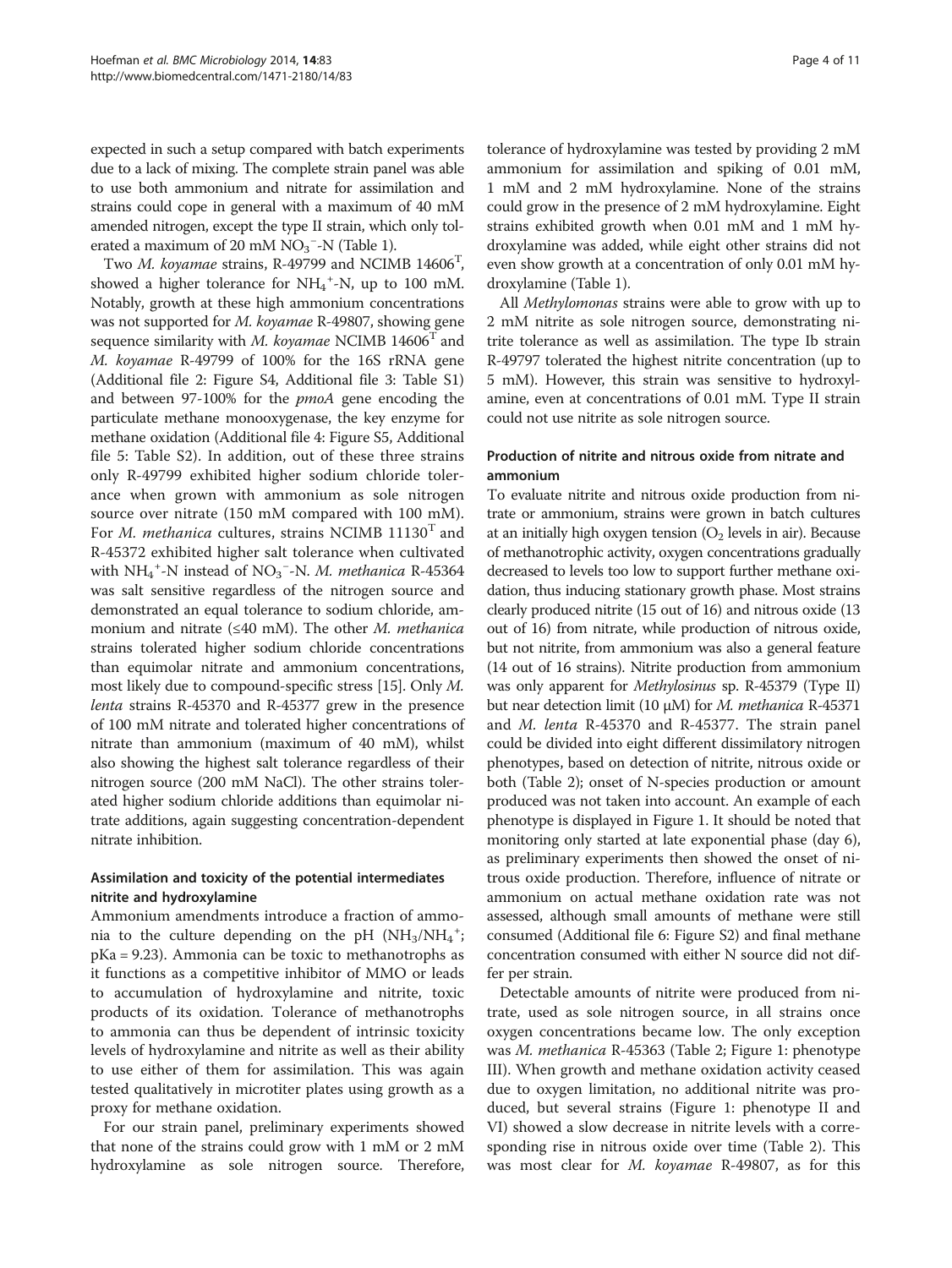|              |                          |                   | dNMS (10 mM KNO <sub>3</sub> ) cultivation |                     | dAMS (10 mM $NH4Cl$ ) cultivation | Phenotype        |                        |
|--------------|--------------------------|-------------------|--------------------------------------------|---------------------|-----------------------------------|------------------|------------------------|
|              |                          | $NO2-$ production | N <sub>2</sub> O production                | $NO_2^-$ & $N_2O^a$ | $NO2-$ production                 | $N2O$ production |                        |
| M. methanica | NCIMB 11130 <sup>T</sup> | $+$               | $^{+}$                                     |                     |                                   | $^{+}$           |                        |
|              | R-45362                  | $+$               | $+$                                        | $^{+}$              |                                   | $^{+}$           |                        |
|              | R-45363                  |                   |                                            |                     |                                   | $^{+}$           | Ш                      |
|              | R-45364                  | $^{+}$            | $+$                                        |                     |                                   | $^{+}$           |                        |
|              | R-45371                  | $+/-$ b           | $+$                                        |                     | $+/-^b$                           | $^{+}$           | $\mathsf{I}\mathsf{V}$ |
|              | R-45372                  | $+$               | $^{+}$                                     | $^{+}$              |                                   | $^{+}$           |                        |
|              | R-45374                  | $+$               | $^{+}$                                     | $^{+}$              |                                   | $+$              | Ш                      |
| M. koyamae   | $NCIMB$ 14606 $T$        | $+$               | $+$                                        | $^{+}$              |                                   | $^{+}$           |                        |
|              | R-45378                  | $+$               | $^{+}$                                     | $^{+}$              |                                   | $^{+}$           |                        |
|              | R-45383                  | $+$               |                                            |                     |                                   |                  |                        |
|              | R-49799                  | $+$               | $^{+}$                                     | $^{+}$              |                                   | $^{+}$           |                        |
|              | R-49807                  | $+$               | $^{+}$                                     | $^{+}$              |                                   |                  | V <sub>l</sub>         |
| M. lenta     | R-45370                  | $+$               | $+$                                        | $Nt^{c}$            | $+/-$ b                           | $+$              | VII                    |
|              | R-45377                  | $^{+}$            | $Nt^c$                                     | $Nt^c$              | $+/-$ b                           | $^{+}$           | VII                    |
| Type Ib      | R-49797                  | $^{+}$            | $^{+}$                                     | $^{+}$              | $\overline{\phantom{a}}$          | $^{+}$           | Ш                      |
| Type II      | R-45379                  | $+$               | $+$                                        |                     | $^{+}$                            | $^{+}$           | VIII                   |

<span id="page-4-0"></span>Table 2 Production of nitrite and nitrous oxide from nitrate or ammonium per strain ( $n = 2$ )

<sup>a</sup>Observed decline in NO<sub>2</sub><sup>−</sup> levels and corresponding rise in N<sub>2</sub>O levels over time.<br><sup>b</sup>+ positive result (>10 uM NO-<sup>−</sup> or N-O-N); – pegative result (<10 uM NO-<sup>−</sup> or N

<sup>b</sup>+, positive result (>10 μM NO<sub>2</sub><sup>-</sup> or N<sub>2</sub>O-N); –, negative result (<10 μM NO<sub>2</sub><sup>-</sup> or N<sub>2</sub>O-N); +/-, Values around the detection limit of the assay (10 μM); <sup>C</sup>Nt Not to slow arount of the assay (10 μM); <sup>c</sup>Nt, Not tested due to slow growth of the strain.

strain from the start of the incubation at high oxygen tension  $(O_2$  levels in air) until day six (approximately 1.7% v/v  $O_2$ ), methane was oxidized but no nitrite or nitrous oxide could be measured. At day nine, nitrite levels of approximately 400 μM were measured at oxygen levels below 0.3% v/v, and from that point onwards, until the end of the incubation at day 21, nitrite levels dropped with a corresponding rise in nitrous oxide levels, while no more methane oxidation occurred. M. koyamae R-45383 produced nitrite but did not produce nitrous oxide (Table 2; Figure [1:](#page-5-0) phenotype V). M. methanica NCIMB 11130<sup>T</sup> and R-45364 and Methylosinus sp. R-45379 produced both nitrite and nitrous oxide, but did not show a subsequent drop in nitrite and corresponding rise in nitrous oxide (Table 2; Figure [1](#page-5-0): phenotypes I, IV and VIII). M. methanica R-45371 produced nitrous oxide and small amounts of nitrite, approximating the detection limit of the assay  $(10 \mu M)$ .

With ammonium as sole nitrogen source, M. methanica R-45371, M. lenta R-45370 and R-45377, and Methylosinus sp. R-45379 (Table 2; Figure [1:](#page-5-0) phenotypes IV, VII and VIII respectively) produced both measurable levels of nitrite and nitrous oxide. Interestingly, between day six and nine, a fraction of the produced nitrite seems to be converted into nitrous oxide, after which both nitrite and nitrous oxide levels remained stable over time [Table 2; Figure [1:](#page-5-0) phenotypes IV and VIII (phenotype VII deviates because of slow growth)]. Most strains were able to produce nitrous oxide without preceding measureable levels of nitrite.

#### **Discussion**

The ability of Methylomonas strains to produce nitrite and nitrous oxide from moderate levels (10 mM) of nitrate and ammonium, indicative of detoxification, demonstrated metabolic variability on both genus- and species level (Table 2; Figure [1](#page-5-0)). Ammonium amendments introduce a fraction of ammonia to the culture depending on the pH, which can be oxidized to hydroxylamine by methane monooxygenase. The conversion of hydroxylamine directly to nitric oxide or indirectly via nitrite is well studied and limited to the activity of hydroxylamine oxidoreductase [\[8](#page-9-0)-[10](#page-9-0)], and to a much lesser extent cytochrome P460 [[6\]](#page-9-0). In contrast, nitrate metabolism is underexplored in methanotrophs and little is known, except that nitrite from nitrate can be produced by both assimilatory and dissimilatory nitrate reductases [\[6,28\]](#page-9-0). Nevertheless, high levels of nitrite produced from nitrate should also be converted to nitric oxide for nitrite detoxification. Upon production, the cytotoxic nitric oxide needs to be immediately detoxified to the, at least for the cell, harmless nitrous oxide by one of the many known nitric oxide reductase enzymes [[29](#page-9-0)-[33](#page-9-0)]. In the present study, most strains were able to produce nitrous oxide from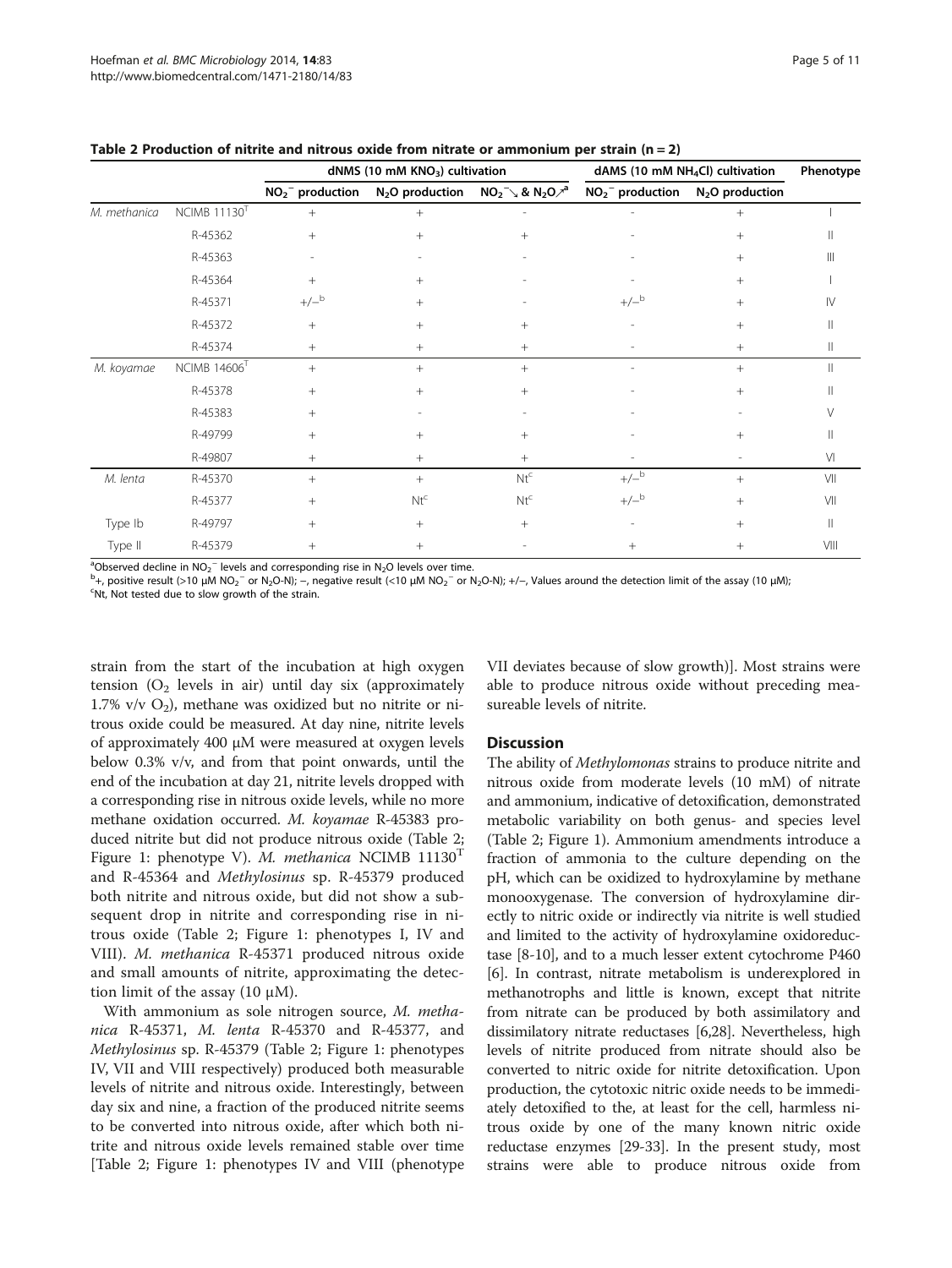<span id="page-5-0"></span>

ammonium without preceding measurable levels of nitrite, either due to an immediate conversion of hydroxylamine to nitric oxide by hydroxylamine oxidoreductase or to small transient nitrite peaks below detection levels. The latter hypothesis is plausible when considering the nearly identical nitrous oxide profiles observed for M. methanica NCIMB  $11130<sup>T</sup>$  and *Methylosinus* sp. R-45379, except the nitrite peak (Figure 1: phenotypes I and VIII), suggesting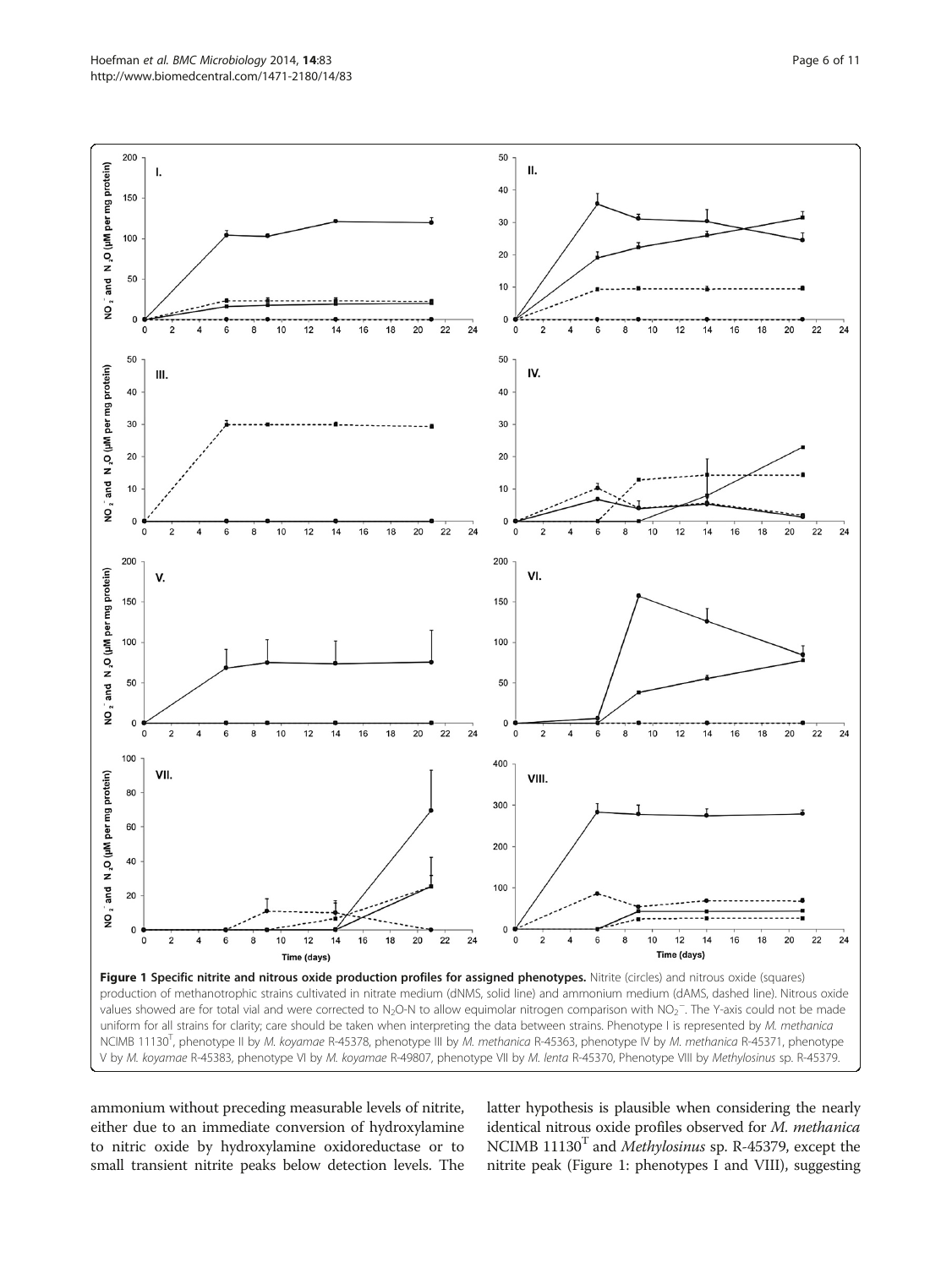the same detoxification mechanism. Nitrate as sole nitrogen source was converted to nitrite in all strains once oxygen concentrations became low, except for M. methanica R-45363 that probably lacks an enzyme for nitrate reduction. Strains of both M. methanica and M. koyamae showed a drop in nitrite levels with a corresponding rise in nitrous oxide levels (Table [2](#page-4-0); Figure [1\)](#page-5-0). These observations would fit nicely with activities of an oxygen-sensitive nitrate reductase producing nitrite in actively growing cells, which is subsequently detoxified to nitrous oxide (via nitric oxide, not measured in this study) during stationary phase, similar to previous observations for non-denitrifiers [[34,35](#page-9-0)], but unreported in methanotrophs. M. methanica NCIMB  $11130<sup>T</sup>$  and R-45364 produced both nitrite and nitrous oxide from nitrate, but did not show a subsequent drop in nitrite and corresponding rise in nitrous oxide (Table [2](#page-4-0); Figure [1:](#page-5-0) phenotypes I, IV and VIII). M. koyamae R-45383 was the only strain not able to produce nitrous oxide from either nitrate or ammonium, probably because it lacks a nitric oxide reductase. On the other hand, M. koyamae strain R-49807 did produce nitrous oxide from nitrate but not from ammonium. This indicates that the nitrous oxide produced was truly derived directly from nitrate via nitrite, and not via an indirect process via ammonium, i.e. assimilatory reduction of nitrate to ammonium. It is clear that, although variable phenotypes for nitrite and nitrous oxide production from nitrate and ammonium can be tentatively explained using the currently described genomic inventories of other methanotrophs [[6](#page-9-0)] or a combination thereof, various novel features on specifically nitrate reduction should be the subject of further genome and expression studies.

Within a single species, strain-dependent differences were also observed. This was most obvious for strains within *M. koyamae* regarding their tolerance to high ammonium levels. Noteworthy are the identical 16S rRNA gene and (almost) identical functional gene sequences between the highly ammonium-tolerant M. koyamae strains NCIMB  $14606<sup>T</sup>$  and R-49799 (up to 100 mM) and the low ammonium-tolerant strain R-49807 (up to 40 mM) (Additional file [2:](#page-8-0) Figure S4 and Additional file [4](#page-8-0): Figure S5; Additional file [3:](#page-8-0) Table S1 and Additional file [5](#page-8-0): Table S2). This differentiation among M. koyamae strains is further demonstrated in their tolerance to hydroxylamine (up to 1 mM). In addition, R-49807 unexpectedly did not exhibit  $N_2$  fixation, as sole M. koyamae strain, despite a >99% nifH gene sequence similarity with strains NCIMB 14606<sup>T</sup> and R-49799, both positive for  $N_2$ fixation under low oxygen tension. This might be explained by a higher oxygen sensitivity of the nitrogenase of this strain [[14,36](#page-9-0)], requiring oxygen concentrations lower than the 2% used here. In addition, something worth considering as well is the applicability of *M. koyamae* R-49799 for methane mitigation in high-ammonium sites, since this

strain grows at 100 mM ammonium levels, utilizes 2 mM nitrite as sole nitrogen source, tolerates hydroxylamine levels up to 1 mM and possesses pathways to detoxify ammonia and nitrite.

Some features appeared to be general within Methylomonas with some strain specific exceptions. The observed higher tolerance to ammonium than nitrate confirmed previous reports of methanotrophic growth inhibition above 40 mM nitrate [\[37,38\]](#page-9-0). Nevertheless, two M. lenta strains (R-45370 and R-45377) tolerated nitrate concentrations up to 100 mM. This could not be linked to a possible higher nitrite tolerance, as all strains could grow with up to 2 mM nitrite as sole nitrogen source. This nitrite tolerance and assimilation was in contrast to earlier findings that nitrite utilization was rare for M. methanica members [[7\]](#page-9-0). The presence of the  $niH$  gene and the ability to fix nitrogen with an oxygen-sensitive nitrogenase was also found in most strains, although both traits appear to be strain-dependent when combining the results of this study with other reports [\[12\]](#page-9-0). Although initially thought to be limited to mostly Type II and Type Ib methanotrophs [[11](#page-9-0)], our findings are in agreement with more recent reports suggesting that nitrogen fixation is a common feature of many methanotrophs, including Type Ia and verrucomicrobial methanotrophs [\[12-14\]](#page-9-0).

## Conclusions

Microbial ecologists still struggle to link microbial community structure to ecosystem functioning, notwithstanding that in-depth analyses of microbial community structure has never been easier than now, with the affordability of deep sequencing of amplified genes as well as whole communities. But to make sense out of sequence data, basic knowledge about the biology of the microorganisms involved in the biogeochemical functions under study is pivotal. Unfortunately, current insights are often retrieved from sporadic pure culture studies including only few distantly related strains. Here, investigation of closely related, genotypically different methanotrophic strains revealed differential responses to overcome inhibition and toxicity from high nitrogen loads and assimilation of various nitrogen sources, yielding competitive fitness advantages to individual methane-oxidizing bacteria. We have not assessed the specific effect of nitrogen on methanotrophic activity rate, but rather demonstrated the surprising versatility below the commonly used cut-off for operational taxonomic units, i.e. genus level. Our results proved that community structure at the deepest phylogenetic resolution potentially influences in situ functioning. Until molecular tools become available to allow much finer analyses of microbial diversity, metabolic variability at those unmeasurable levels should be taken into account.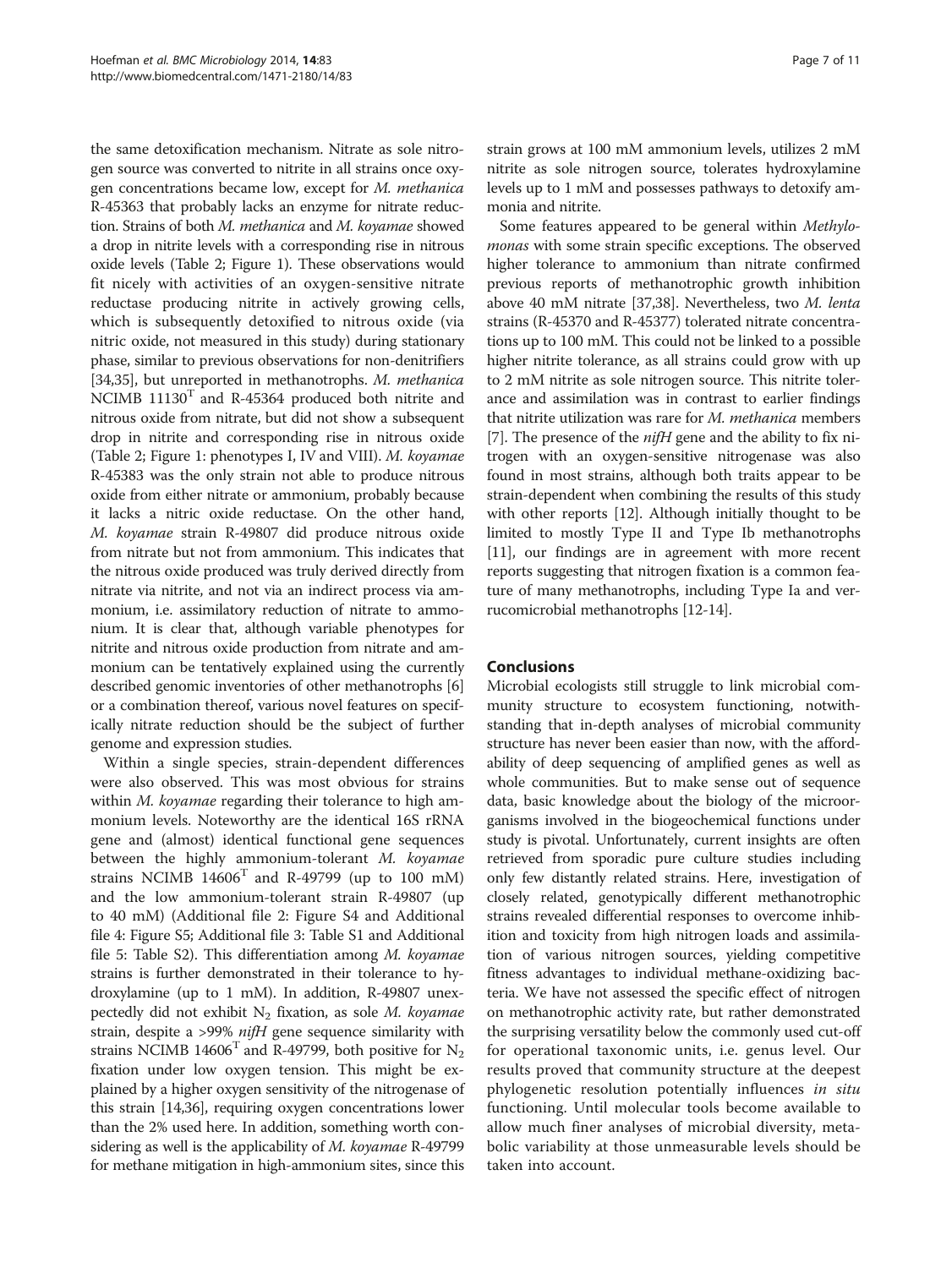#### **Methods**

#### Bacterial strains and standard growth conditions

Fourteen of the sixteen tested strains were members of the genus Methylomonas: the type strain Methylomonas methanica NCIMB  $11130<sup>T</sup>$  and six strains R-45362, R-45363, R-45364, R-45371, R-45372 and R-45374 most closely related to this type strain (98.3-98.6% 16S rRNA sequence similarity; further referred to as M. methanica strains); the type strain Methylomonas koyamae NCIMB 14606<sup>T</sup> and four strains R-45378, R-45383, R-49799 and R-49807 most closely related to this type strain (97.9-100% 16S rRNA sequence similarity; further referred to as M. koyamae strains); two strains Methylomonas sp. R-45370 and R-45377 most closely related to the no-longer extant type strain of M. scandinavica (97.5% 16S rRNA sequence similarity) and recently described as novel species Methylomonas lenta [\[39\]](#page-9-0). All Methylomonas strains were genetically different as determined by  $GTG<sub>5</sub>$  rep-PCR fingerprinting [[40\]](#page-10-0). In addition, two non-*Methylomonas* strains were included as a reference: Methylococcaceae sp. R-49797, a member of the Methylococcus-Methylocaldum-Methylogaea clade (Type Ib) and Methylosinus sp. R-45379 (Type II). Included strains were obtained from various origins: strains R-45362, R-45363, R-45364, R-45371, R-45372, R-45374 and R-45370 were isolated from the top layer of a denitrification tank of a waste water treatment plant, strain R-45377 was isolated from a slurry pit of a cow stable; strains R-45378, R-45383 and R-45379 were isolated from a wetland [\[40](#page-10-0)]; strains R-49807 and R-49797 were isolated from a facultative waste stabilization pond in South Africa. Strain R-49799 was isolated from a high ammonium (70 mM) methanotrophic enrichment from a mixture of inocula (compost heap, top soil with leaf litter, anaerobic sludge and a wastewater treatment plant). All strains were routinely subcultured on diluted nitrate mineral salts (dNMS) plates [\[41](#page-10-0)] and incubated in gastight jars (Oxoid, UK) under a  $CH<sub>4</sub>$ : air (1 : 1) atmosphere. The composition of dNMS in this study was the following: 2 mM  $KNO_3$ , 4 mM  $MgSO_4$ , 0.9 mM CaCl<sub>2</sub>, 2 mM Na<sub>2</sub>HPO<sub>4</sub>/KH<sub>2</sub>PO<sub>4</sub> buffer (pH 6.8), 14  $\mu$ M ferric-sodium-EDTA and a trace element solution [\[25](#page-9-0)] with  $Cu<sup>2+</sup>$  concentration adjusted to 10  $\mu$ M. Fresh colonies from one-week grown cultures on dNMS plates were used as start inoculum ( $OD_{600nm}$  0.01, final concentration) for the different growth experiments performed in this study. To be able to reach comparable cell densities, two-week grown cultures were used for the two slower-growing strains M. lenta R-45370 and R-45377.

### Assessment of nitrogen assimilation and toxicity

The ability of the strains to grow in the presence of a range of concentrations of  $\text{NaNO}_3$ ,  $\text{KNO}_3$ ,  $\text{NH}_4\text{Cl}$  and  $(NH_4)_2SO_4-N$  (2, 10, 20, 40, 150 and 200 mM) and NaNO<sub>2</sub> (2, 5, 10 mM) was assessed. In order to evaluate general osmotic influences, sodium chloride tolerance was also tested in dNMS and dAMS (identical medium composition with ammonium instead of nitrate as sole nitrogen source), each supplemented with 40, 100, 150 and 200 mM NaCl. Hydroxylamine tolerance was evaluated in dAMS supplemented with 0.01, 1 and 2% (w/v) hydroxylamine. Initial cultivation experiments showed that strains cultivated with ammonium consistently preferred a 10 mM buffer over a 2 mM buffer, while the opposite was observed with nitrate as nitrogen source. Therefore, in this study, dNMS (nitrate, nitrite or nitrogen-free medium, see below) media contained a 2 mM phosphate buffer, while dAMS (ammonium) media contained a 10 mM phosphate buffer. Besides nitrogen source and buffer concentration, all other components were identical between media.

All strains were inoculated in duplicate in liquid media in sterile 96-well microtiter plates (300 μL, final volume per well). Cultures were incubated under a  $CH_4$ : air  $(1:1)$ atmosphere at optimal temperature (20°C for strains R-45370, R-45371 and R-45377 and 28°C for the other strains). Growth was monitored and verified by visual inspection after 4, 7, 11, 14 and 21 days of incubation.

#### Assessment of production of nitrite and nitrous oxide

Initial experiments on a limited number of Methylomonas strains showed that nitrous oxide was produced in cultures grown with ammonium or nitrate as sole nitrogen source once a stationary phase was induced via oxygen depletion, while nitrogen was not depleted. Nitrous oxide production was never detected in nitrite-containing media that were not inoculated or in cultures with nitrite levels too high to support growth and activity, ruling out nitrous oxide production from nitrite from a non-biological origin. Therefore, all strains were cultivated in dAMS with 10 mM NH<sub>4</sub>Cl and in dNMS with 10 mM KNO<sub>3</sub> (a high enough nitrogen concentration to prevent nitrogen depletion in our batch setup) in gastight serum vials under a  $20\%$  CH<sub>4</sub> in air atmosphere and time points were selected to include only the stationary phase (expected to start before or around day six, except for several slower growing cultures such as Methylomonas lenta R-45370 and R-45377), namely after 6, 9, 14 and 21 days of incubation. Growth, methane oxidation activity, either nitrate or ammonium consumption, and nitrite and nitrous oxide production were assessed. In this batch setup, oxygen was the growth-limiting factor, and thus the setup does not allow to distinguish between effects caused by cells entering the stationary phase or by oxygen limitation.

#### Analytical methods

Methane oxidation activity was assessed by monitoring of  $CH_4$ ,  $O_2$  and  $CO_2$  levels via gas chromatography using a Compact GC (Global Analyzer Solutions, Belgium) equipped with two columns  $(O_2/N_2$  and  $CO_2/N_2O$  separation) connected to a thermal conductivity detector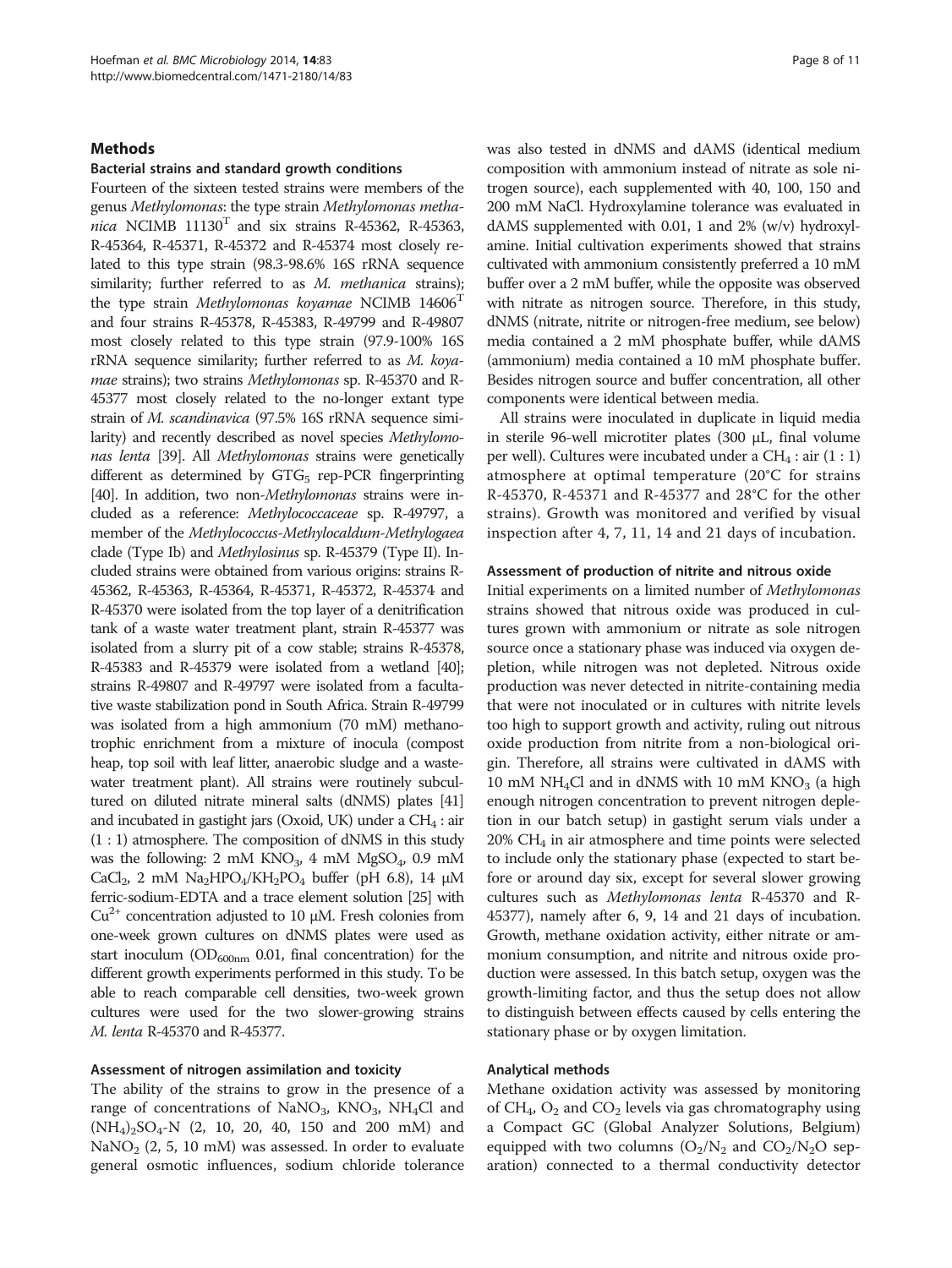<span id="page-8-0"></span>and one column ( $CH<sub>4</sub>$  levels) connected to a flame ionization detector. The change in gas pressure due to methane oxidation was monitored with an Infield 7 pressure meter (UMS, Germany). Values measured by gas chromatography were converted to  $\mu$ mol gas L<sub>liquid</sub> by compensating for change in gas pressure and taking the solubility of the gases into account. Colorimetric assays were performed to determine the nitrite [[42\]](#page-10-0), nitrate [[43](#page-10-0)] and ammonium [[44](#page-10-0)] concentration. Growth was monitored via  $OD_{600nm}$  and, when necessary, converted to mg protein via the correlation factor 243.77 obtained from previous growth experiments [[45](#page-10-0)] (Additional file 7: Figure S3). For miniaturized screening set up, growth was scored positive when the average  $OD_{600nm}$  value became larger than the average initial  $OD_{600nm}$  value added by 5-times its standard deviation. Growth correlated very well with methane oxidation (Additional file 1: Figure S1) and was therefore used as a proxy thereof.

## Nitrogen fixation

Strains were inoculated in duplicate as explained above in liquid nitrogen-free dNMS in gastight flasks under a 20%  $CH<sub>4</sub>$  in air atmosphere (approximately 21%  $O<sub>2</sub>$ , high oxygen tension condition) and under a  $20\%$  CH<sub>4</sub> in ten-fold diluted air (with helium) atmosphere (approximately 2.1%  $O<sub>2</sub>$ , low oxygen tension condition). In addition to the Type Ib strain for which  $ni\pi H$  gene amplification was negative, four extra methanotrophic strains without the nifH gene were included as negative controls, which indeed all did not demonstrate growth because of inability to fix dinitrogen. Growth was determined through  $OD_{600nm}$  measurements and verified by visual inspection after 4, 7, 11, 14 and 21 days of incubation. In addition, the methane oxidation activity was assessed by gas chromatography. Absence of nitrate (below 0.15 mM), ammonium (below 0.15 mM) and nitrite (below 10 μM) in nitrogen-free dNMS was confirmed via colorimetry.

#### pmoA and nifH gene sequence analyses

DNA was extracted by alkaline lysis [\[46\]](#page-10-0). Amplification of pmoA gene encoding the particulate methane monooxygenase, the key enzyme for methane oxidation, was performed using the primer set A189f/mb661r as described previously [\[47](#page-10-0)]. Amplification of the  $ni\pi H$  gene encoding the highly conserved Fe protein of nitrogenase was performed using the primer set F1/nifH439R, the PCR mix and temperature program as described by De Meyer et al. [[48](#page-10-0)]. When amplification was positive, gene sequences were generated and sequences were assembled with the BioNumerics 5.1 software (Applied Maths, Belgium). Protein translation analysis using Transeq [\(http://www.ebi.ac.](http://www.ebi.ac.uk/tools/emboss/transeq) [uk/tools/emboss/transeq\)](http://www.ebi.ac.uk/tools/emboss/transeq) and pBLAST [\[49](#page-10-0)] confirmed the genes encoding functions.

#### Nucleotide sequence accession numbers

The *nifH* gene sequence data generated in this study have been deposited in GenBank/EMBL/DDBJ with accession numbers HF954360, HF954362 and HF954366 to HF954376. The *pmoA* gene sequence data generated in this study have been deposited in GenBank/EMBL/ DDBJ with accession numbers HF954359, HF954361, HF954363 and from HG915717 to HG915727.

## Additional files

**[Additional file 1: Figure S1.](http://www.biomedcentral.com/content/supplementary/1471-2180-14-83-S1.tiff)** Correlation between growth  $OD_{600nm}$ ) and methane consumption. In general, growth correlates well with methane oxidation (A), validating the use of growth as a proxy for methane oxidation ( $n = 8$ ). However, the correlation between growth and methane oxidation is influenced by growth rate and growth medium. When taken this into account for a single strain, both parameters correlate even better, as exemplified for R-45374 in dNMS (B).

[Additional file 2: Figure S4.](http://www.biomedcentral.com/content/supplementary/1471-2180-14-83-S2.tiff) 16S rRNA gene phylogenetic neighbor-joining tree. The publically available 16S rRNA gene sequences of the strains included in this study were aligned with type strains of the remaining species of the genus Methylomonas using the integrated aligner of ARB [[50](#page-10-0)]. Based on the 16S rRNA gene alignment, a neighbor joining tree was constructed using the MEGA 5 software [\[50](#page-10-0)]. The maximum composite likelihood method was used and 1186 positions were taken into account. Bootstrap analysis based on 500 replicates was performed. Bootstrap values below 70% are not shown. Bar: 0.02 substitutions per nucleotide position.

[Additional file 3: Table S1.](http://www.biomedcentral.com/content/supplementary/1471-2180-14-83-S3.pdf) Estimates of Evolutionary Divergence between 16S rRNA gene sequences. The number of base substitutions per site between 16S rRNA gene sequences are shown. Pairwise distance analyses were conducted based on the alignment used in Additional file 4: Figure S4. Evolutionary analyses were conducted in MEGA5 [\[51](#page-10-0)].

[Additional file 4: Figure S5.](http://www.biomedcentral.com/content/supplementary/1471-2180-14-83-S4.pdf) pmoA gene phylogenetic neighbor-joining tree. The pmoA gene sequences of the strains included in this study and available pmoA gene sequences of type strains of the remaining species of the genus Methylomonas were aligned based on translated protein sequences and DNA-based neighbor joining trees constructed using MEGA5 [\[51\]](#page-10-0). The maximum composite likelihood method was used and 396 positions were taken into account. Bootstrap analysis based on 500 replicates was performed. Bootstrap values below 70% are not shown. Bar: 0.05 substitutions per nucleotide position.

[Additional file 5: Table S2.](http://www.biomedcentral.com/content/supplementary/1471-2180-14-83-S5.pdf) Estimates of Evolutionary Divergence between pmoA gene sequences. The number of base substitutions per site between pmoA gene sequences are shown. Pairwise distance analyses were conducted based on the alignment used in Additional file 4: Figure S5. Evolutionary analyses were conducted in MEGA5 [\[51](#page-10-0)].

[Additional file 6: Figure S2.](http://www.biomedcentral.com/content/supplementary/1471-2180-14-83-S6.tiff) Methane consumption in late exponential to stationary phase in dNMS (A) or dAMS (B) per strain ( $n = 2$ ). Assigned phenotypes are indicated between brackets. Error bars are high for R-45370 because of slow growth of one replicate.

**[Additional file 7: Figure S3.](http://www.biomedcentral.com/content/supplementary/1471-2180-14-83-S7.tiff)** Correlation between growth  $OD_{600nm}$ ) and protein content. Data was taken from [\[45](#page-10-0)]. A correlation factor was extracted for conversion of growth to protein content.

#### Competing interests

The authors declare to have no competing interests.

#### Authors' contributions

SH and KH conceived and designed experiment, interpreted data and wrote the manuscript. SH acquired and analysed data. DvdH, NB, PV and PdV critically revised the manuscript. All authors read and approved the final manuscript.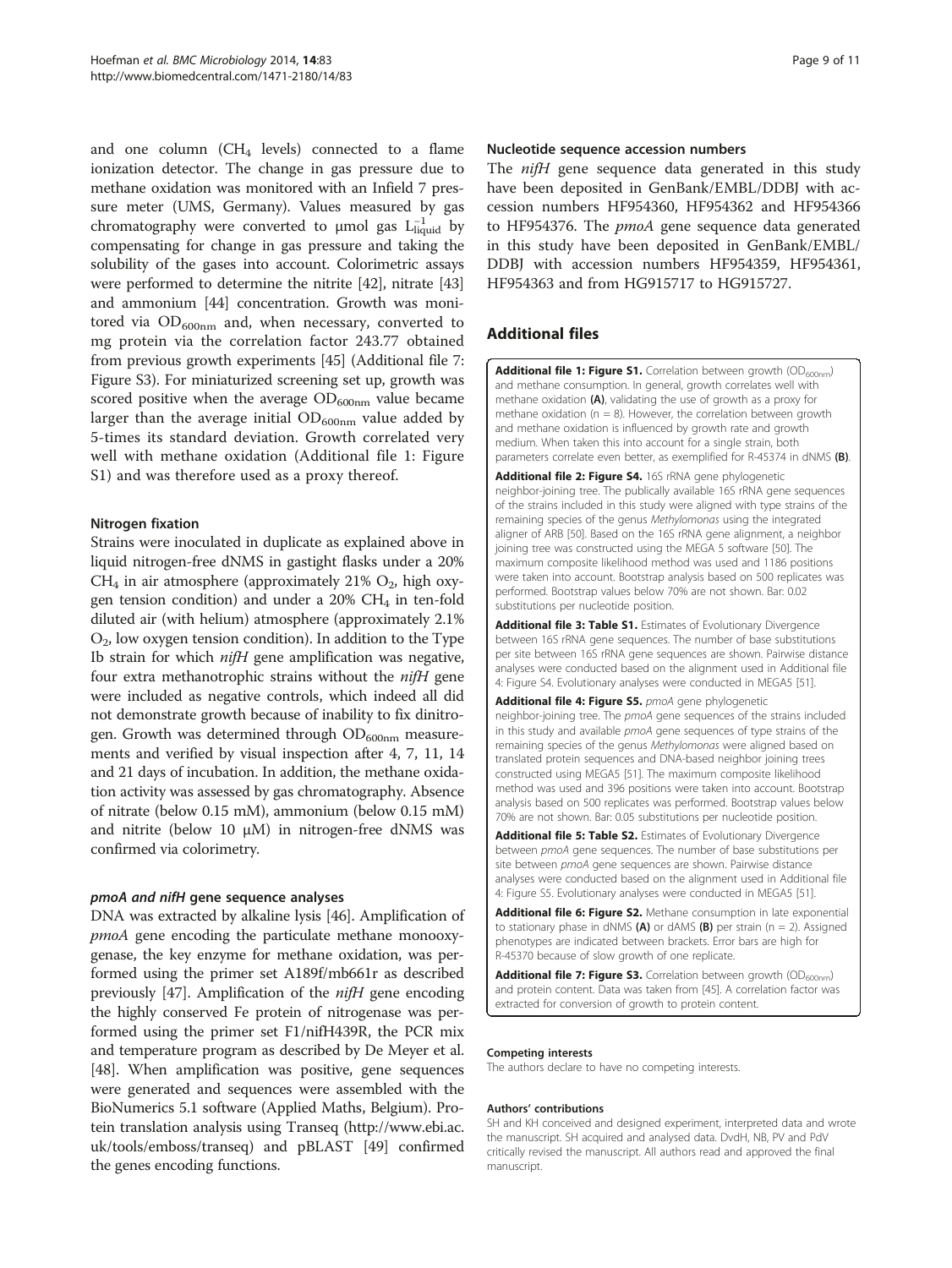#### <span id="page-9-0"></span>Acknowledgements

This work was funded by the Geconcerteerde Onderzoeksactie (GOA) of Ghent University (BOF09/GOA/005). Kim Heylen is supported by the Flemish Fund for Scientific Research (FWO11/PDO/084). David van der Ha is supported by the Institute for the Promotion of Innovation through Science and Technology in Flanders (IWT-Vlaanderen, SB-83259). The authors greatly acknowledge Lisa Stein and K. Dimitri Kits for critically reading an earlier version of the manuscript.

#### Author details

<sup>1</sup> Laboratory of Microbiology, Department of Biochemistry and Microbiology, Ghent University, Ghent, Belgium. <sup>2</sup>Laboratory of Microbial Ecology and Technology (LabMET), Ghent University, Coupure Links 653, B-9000 Ghent, Belgium. <sup>3</sup>BCCM/LMG Bacteria Collection, Ghent, Belgium.

#### Received: 23 December 2013 Accepted: 27 March 2014 Published: 4 April 2014

#### References

- 1. Denman KL, Brasseur G, Chidthaisong A, Ciais P, Cox PM, Dickinson RE, Hauglustaine D, Heinze C, Holland E, Jacob D, Lohmann U, Ramachandran S, da Silva Dias PL, Wofsy SC, Zhang X: Couplings Between Changes in the Climate System and Biogeochemistry. In Climate Change 2007: The Physical Science Basis Contribution of Working Group I to the Fourth Assessment Report of the Intergovernmental Panel on Climate Change. Edited by Solomon S, Qin D, Manning M, Chen Z, Marquis M, Averyt KB, Tignor M, Miller HL. Cambridge, United Kingdom and New York, NY, USA: Cambridge University Press; 2007.
- 2. Semrau JD, DiSpirito AA, Yoon S: Methanotrophs and copper. FEMS Microbiol Rev 2010, 34:496–531.
- Dedysh SN: Exploring methanotroph diversity in acidic northern wetlands: Molecular and cultivation-based studies. Microbiology 2009, 78:655–669.
- 4. Hanson RS, Hanson TE: Methanotrophic bacteria. Microbiol Rev 1996, 60:439–471.
- 5. Op den Camp HJM, Islam T, Stott MB, Harhangi HR, Hynes A, Schouten S, Jetten MSM, Birkeland NK, Pol A, Dunfield PF: Environmental, genomic and taxonomic perspectives on methanotrophic Verrucomicrobia. Environ Microbiol Rep 2009, 1:293–306.
- 6. Stein LY, Klotz MG: Nitrifying and denitrifying pathways of methanotrophic bacteria. Biochem Soc Trans 2011, 39:1826–1831.
- 7. Bowman JP, Sly LI, Nichols PD, Hayward AC: Revised taxonomy of the methanotrophs - Description of Methylobacter Gen-Nov, emendation of Methylococcus, validation of Methylosinus and Methylocystis species, and a proposal that the family Methylococcaceae includes only the group-I methanotrophs. Int J Syst Bacteriol 1993, 43:735–753.
- 8. Nyerges G, Han SK, Stein LY: Effects of Ammonium and Nitrite on Growth and Competitive Fitness of Cultivated Methanotrophic Bacteria. Appl Environ Microbiol 2010, 76:5648–5651.
- 9. Campbell MA, Nyerges G, Kozlowski JA, Poret-Peterson AT, Stein LY, Klotz MG: Model of the molecular basis for hydroxylamine oxidation and nitrous oxide production in methanotrophic bacteria. FEMS Microbiol Lett 2011, 322:82–89.
- 10. Nyerges G, Stein LY: Ammonia cometabolism and product inhibition vary considerably among species of methanotrophic bacteria. FEMS Microbiol Lett 2009, 297:131–136.
- 11. Murrell JC, Dalton H: Nitrogen-fixation in obligate methanotrophs. J Gen Microbiol 1983, 129:3481–3486.
- 12. Auman AJ, Speake CC, Lidstrom ME: nifH sequences and nitrogen fixation in type I and type II methanotrophs. Appl Environ Microbiol 2001, 67:4009–4016.
- 13. Boulygina ES, Kuznetsov BB, Marusina AI, Turova TP, Kravchenko IK, Bykova SA, Kolganova TV, Gal'chenko VF: Study of nucleotide sequences of nifH genes in methanotrophic bacteria. Mikrobiologiia 2002, 71:500–508.
- 14. Khadem AF, Pol A, Jetten MS, Op den Camp HJ: Nitrogen fixation by the verrucomicrobial methanotroph 'Methylacidiphilum fumariolicum' SolV. Microbiology 2010, 156:1052–1059.
- 15. King GM, Schnell S: Effects of ammonium and non-ammonium salt additions on methane oxidation by Methylosinus trichosporium OB3b and Maine forest soils. Appl Environ Microbiol 1998, 64:253–257.
- 16. Schnell S, King GM: Mechanistic analysis of ammonium inhibition of atmospheric methane consumption in forest soils. Appl Environ Microbiol 1994, 60:3514–3521.
- 17. Bodelier PL, Rosley P, Henckel T, Frenzel P: Stimulation by ammonium-based fertilizers of methane oxidation in soil around rice roots. Nature 2000, 403:421–424.
- 18. Noll M, Frenzel P, Conrad R: Selective stimulation of type I methanotrophs in a rice paddy soil by urea fertilization revealed by RNA-based stable isotope probing. FEMS Microbiol Ecol 2008, 65:125–132.
- 19. Mohanty SR, Bodelier PLE, Floris V, Conrad R: Differential effects of nitrogenous fertilizers on methane-consuming microbes in rice field and forest soils. Appl Environ Microbiol 2006, 72:1346–1354.
- 20. Bodelier PLE, Laanbroek HJ: Nitrogen as a regulatory factor of methane oxidation in soils and sediments. FEMS Microbiol Ecol 2004, 47:265–277.
- 21. Ho A, Kerckhof F-M, Luke C, Reim A, Krause S, Boon N, Bodelier PL: Conceptualizing functional traits and ecological characteristics of methane-oxidizing bacteria as life strategies. Environ Microbiol Rep 2013, 5(3):335–345.
- 22. Vandamme P, Pot B, Gillis M, DeVos P, Kersters K, Swings J: Polyphasic taxonomy, a consensus approach to bacterial systematics. Microbiol Rev 1996, 60:407–438.
- Johnson ZI, Zinser ER, Coe A, McNulty NP, Woodward EMS, Chisholm SW: Niche Partitioning Among Prochlorococcus Ecotypes Along Ocean-Scale Environmental Gradients. Science 2006, 311:1737–1740.
- 24. Hunt DE, David LA, Gevers D, Preheim SP, Alm EJ, Polz MF: Resource Partitioning and Sympatric Differentiation Among Closely Related Bacterioplankton. Science 2008, 320:1081–1085.
- 25. Bowman J: The Methanotrophs The Families Methylococcaceae and Methylocystaceae. Chapter 3.1.14. In The Prokaryotes, Volume 5. Thirdth edition. Edited by Dworkin M, Falkow S, Rosenberg E, Schleifer K-H, Stackebrandt E; 2006:266–289.
- 26. Ogiso T, Ueno C, Dianou D, Huy TV, Katayama A, Kimura M, Asakawa S: Methylomonas koyamae sp nov., a type I methane-oxidizing bacterium from floodwater of a rice paddy field. Int J Syst Evol Microbiol 2012, 62:1832–1837.
- 27. Danilova OV, Kulichevskaya IS, Rozova ON, Detkova EN, Bodelier PL, Trotsenko YA, Dedysh SN: Methylomonas paludis sp. nov., the first acid-tolerant member of the genus Methylomonas, from an acidic wetland. Int J Syst Evol Microbiol 2012, 63:2282–2289.
- 28. Anthony C: Biochemistry of methylotrophs. London: The Academic Press; 1982.
- 29. Vine CE, Cole JA: Nitrosative stress in Escherichia coli: reduction of nitric oxide. Biochem Soc Trans 2011, 39:313-315.
- 30. Zumft WG: Nitric oxide reductases of prokaryotes with emphasis on the respiratory, heme–copper oxidase type. J Inorg Biochem 2005, 99:194–215.
- 31. Zumft WG, Braun C, Cuypers H: Nitric oxide reductase from Pseudomonas stutzeri. Primary structure and gene organization of a novel bacterial cytochrome bc complex. Eur J Biochem 1994, 219:418-490.
- 32. Hino T, Nagano S, Sugimoto H, Tosha T, Shiro Y: Molecular structure and function of bacterial nitric oxide reductase. Biochim Biophys Acta 1817, 2011:680–687.
- 33. Stein LY: Surveying N<sub>2</sub>O-producing pathways in bacteria. In Methods in Enzymology: research on nitrification and related processes, Volume 486. Edited by Klotz MG. San Diego: Elsevier Academic Press; 2011:131–152.
- 34. Smith MS, Zimmerman K: Nitrous oxide production by nondenitrifying soil nitrate reducers. Soil Sci Soc Am J 1981, 45:865-871.
- 35. Smith MS: Nitrous oxide production by Escherichia coli is correlated with nitrate reductase activity. Appl Environ Microbiol 1983, 45:1545–1547.
- 36. Vorob'ev AV, Dedysh SN: Inadequacy of enrichment culture technique for assessing the structure of methanotrophic communities in peat soil. Microbiology 2008, 77:504–507.
- 37. Park SH, Shah NN, Taylor RT, Droege MW: Batch cultivation of Methylosinus trichosporium OB3b. 2. Production of particulate methane monooxygenase. Biotechnol Bioeng 1992, 40:151–157.
- Lee SW, Im J, DiSpirito AA, Bodrossy L, Barcelona MJ, Semrau JD: Effect of nutrient and selective inhibitor amendments on methane oxidation, nitrous oxide production, and key gene presence and expression in landfill cover soils: characterization of the role of methanotrophs, nitrifiers, and denitrifiers. Appl Microbiol Biotechnol 2009, 85:389–403.
- 39. Hoefman S, Heylen K, de Vos P: Methylomonas lenta sp. nov., a methanotroph isolated from manure and a denitrification tank in Belgium. Int J Syst Evol Microbiol 2014, 4. doi: 10.1099/ijs.0.057794-0.